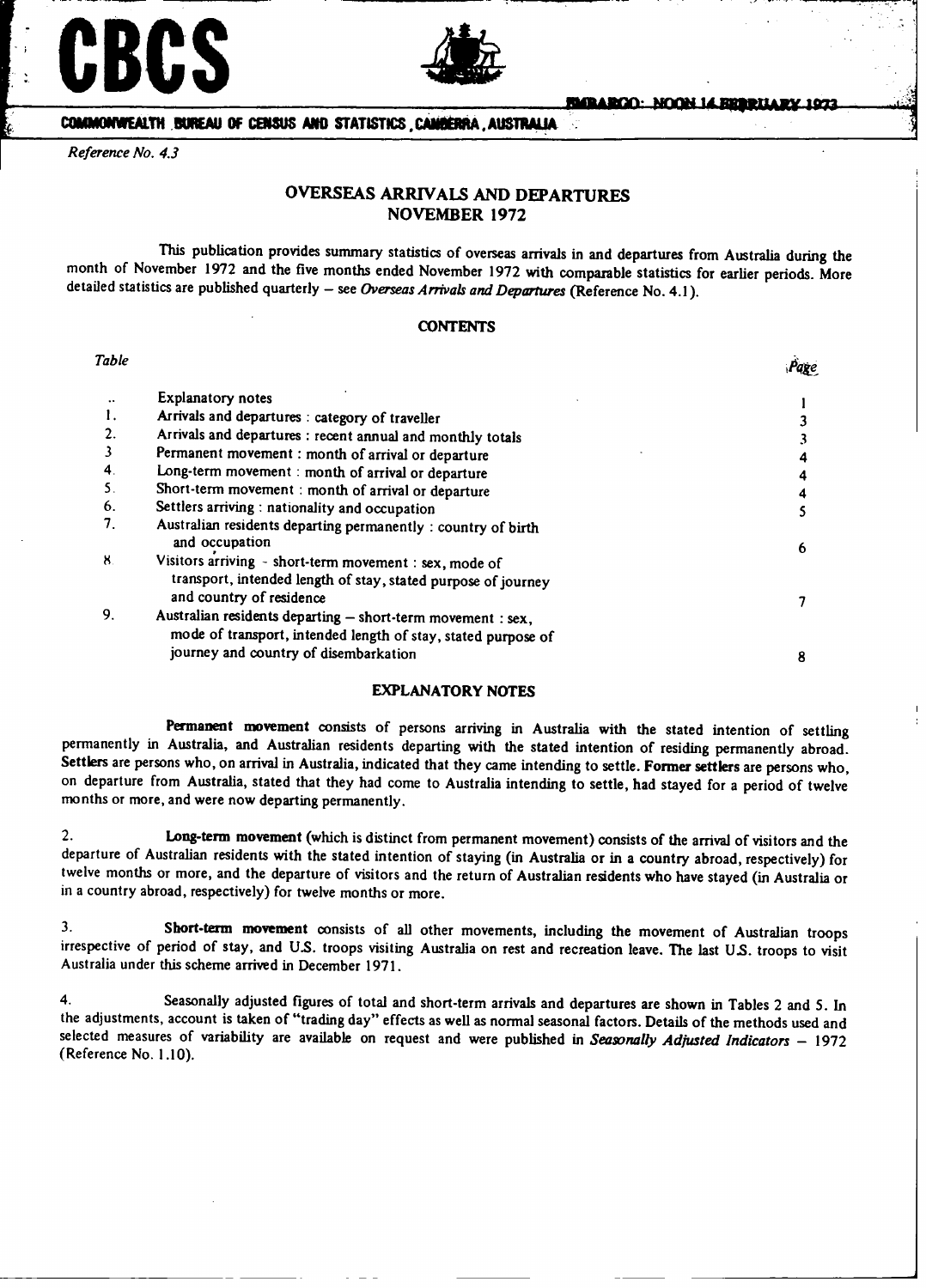5. Statistics of characteristics of travellers in the short-term movement from April 1971 to September 1972 are estimates derived from a fifty per cent sample of short-term travellers. From October 1972, the sample compri

|                                        |                             | Approximate standard error of estimate |                              |                                  |  |  |  |  |  |
|----------------------------------------|-----------------------------|----------------------------------------|------------------------------|----------------------------------|--|--|--|--|--|
| Size of quantity                       |                             | Sample of 1 in 2                       | Sample of 1 in 3             |                                  |  |  |  |  |  |
| estimated<br>(persons)                 | Persons                     | Per cent<br>of estimate                | Persons                      | Per cent<br>of estimate          |  |  |  |  |  |
| 10,000<br>5,000<br>1,000<br>500<br>100 | 100<br>70<br>32<br>23<br>10 | 1.0<br>1.4<br>3.2<br>4.5<br>10.0       | 140<br>100<br>45<br>32<br>14 | 1.4<br>2.0<br>4.5<br>6.3<br>14.1 |  |  |  |  |  |

6. Statistics of permanent and long-term movement are based on records of all travellers in this movement and therefore do not contain sampling errors. However, since short-term movement is a component of *total* movement, **of characteristics of travellers in total movement are subject to such errors. The magnitude of standard errors in total movement is about 20 per cent less than in short-term movement.**

**7. A fuller description of the sampling procedures is published in** the **quarterly** bulletin *Overseas Arrivals and Departures* **(Reference No. 4.1).**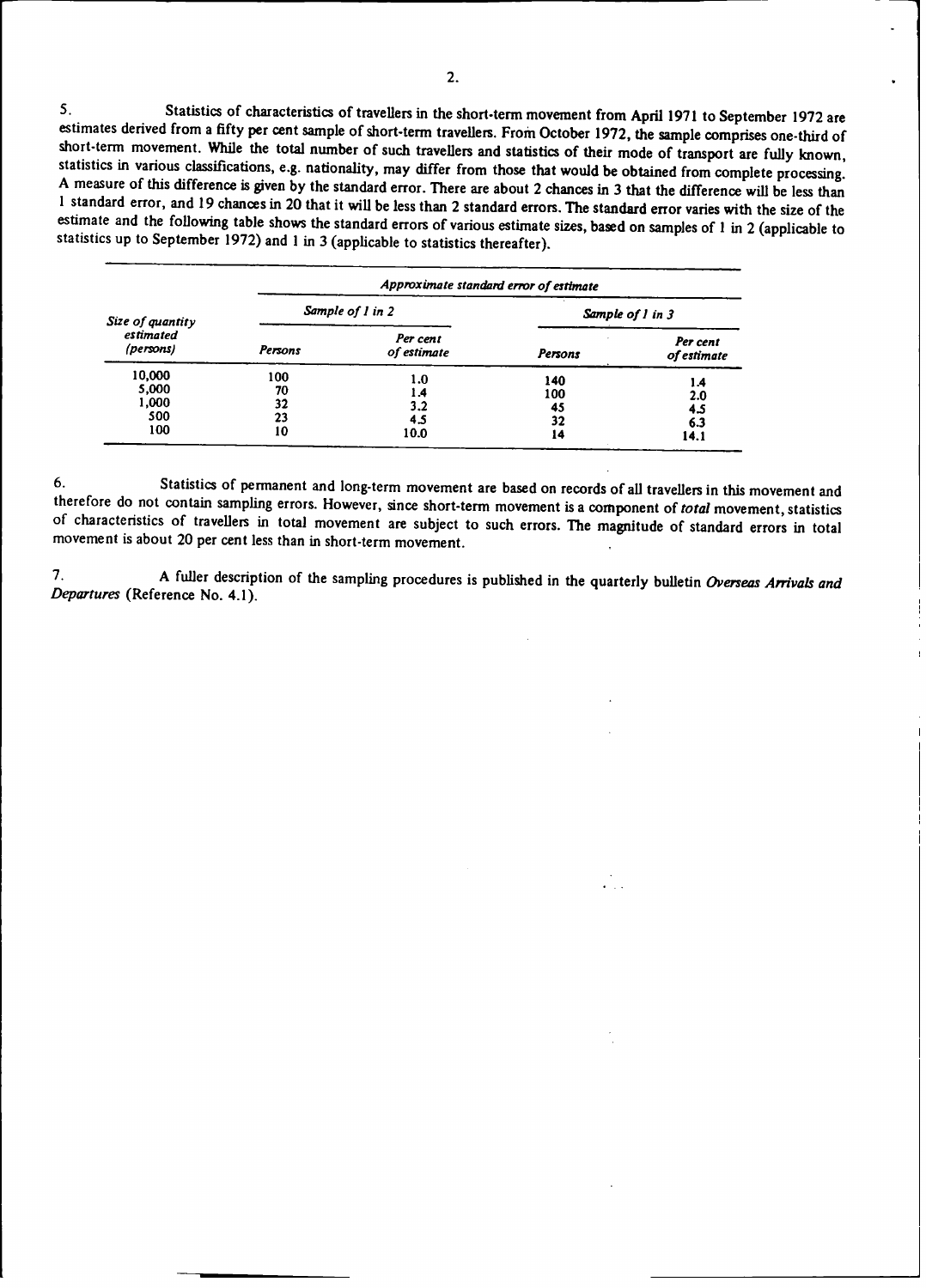|                             |         | Year ended June |                   |         | Five months ended November | Month of November |        |
|-----------------------------|---------|-----------------|-------------------|---------|----------------------------|-------------------|--------|
| Category of traveller       | 1970    | 1971            | 1972              | 1971    | 1972                       | 1971              | 1972   |
|                             |         |                 | <b>ARRIVALS</b>   |         |                            |                   |        |
| Permanent movement -        |         |                 |                   |         |                            |                   |        |
| Assisted settlers           | 131,868 | 119,847         | 82,343            | 43,169  | 27,547                     | 8,290             | 4,297  |
| Other settlers              | 53,231  | 50,164          | 50,376            | 22,165  | 21,003                     | 4,238             | 4,406  |
| Total permanent             | 185.099 | 170.011         | 132,719           | 65.334  | 48.550                     | 12,528            | 8.703  |
| Long-term movement -        |         |                 |                   |         |                            |                   |        |
| Australian residents        | 38.711  | 43.554          | 51.356            | 20,968  | 23.492                     | 4.104             | 5,132  |
| Overseas visitors           | 29.842  | 31,225          | 27,713            | 11,303  | 10,113                     | 2.044             | 1.919  |
| Total perm. and long-term   | 253.652 | 244.790         | 211.788           | 97.605  | 82,155                     | 18,676            | 15,754 |
| Short-term movement -       |         |                 |                   |         |                            |                   |        |
| Australian residents        | 314.591 | 378,855         | 444,854           | 193,309 | 236,043                    | 31,670            | 38,931 |
| Overseas visitors*          | 389,191 | 428,958         | 420.042           | 171,845 | 173,508                    | 40,133            | 41,135 |
| Total arrivals <sup>®</sup> | 957,434 | 1,052,603       | 1,076,684         | 462,759 | 491,706                    | 90,479            | 95,820 |
|                             |         |                 | <b>DEPARTURES</b> |         |                            |                   |        |
| Permanent movement -        |         |                 |                   |         |                            |                   |        |
| Former settlers             | 26.082  | 28.244          | 32,280            | 13,003  | 14.049                     | 2,489             | 3,003  |
| Other residents             | 10,000  | 11,072          | 12,439            | 4,660   | 4.959                      | 930               | 952    |
| Total permanent             | 36.082  | 39.316          | 44.719            | 17.663  | 19.008                     | 3.419             | 3,955  |
| Long-term movement -        |         |                 |                   |         |                            |                   |        |
| Australian residents        | 63.454  | 66.463          | 68,069            | 26,073  | 25,032                     | 4,031             | 4,783  |
| Overseas visitors           | 17,414  | 19,928          | 23.328            | 8,462   | 9,276                      | 1.663             | 1,916  |
| Total perm, and long-term   | 116.950 | 125.707         | 136.116           | 52,198  | 53.316                     | 9.113             | 10.654 |
| Short-term movement -       |         |                 |                   |         |                            |                   |        |
| Australian residents        | 322,420 | 377.165         | 455,203           | 152.050 | 186,209                    | 25,810            | 31,676 |
| Overseas visitors*          | 405,500 | 448.312         | 443,688           | 174,010 | 172,446                    | 41.784            | 38,759 |
| Total departures*           | 844,870 | 951,184         | 1,035,007         | 378,258 | 411.971                    | 76,707            | 81.089 |

# **TABLE 1.** - **ARRIVALS AND DEPARTURES :CATEGORY OF TRAVELLER**

**(Persons)**

**"** Includes U.S. troops on **rest** and recreation leave. See paragraph **3** of the explanatory notes.

**TABLE 2.** - **ARRIVALS AND DEPARTURES** : **RECENT ANNUAL AND MONTHLY TOTALS**

|                            |                           | Total arrivals*            |                           | Total departures*          |              | <b>Excess of arrivals</b>         |                                   |  |  |
|----------------------------|---------------------------|----------------------------|---------------------------|----------------------------|--------------|-----------------------------------|-----------------------------------|--|--|
| Period                     | <b>Number</b><br>recorded | Seasonally<br>adjusted (a) | <b>Number</b><br>recorded | Seasonally<br>adjusted (a) | <b>Males</b> | over departures<br><b>Females</b> | Persons                           |  |  |
| Year ended June -          |                           |                            |                           |                            |              |                                   |                                   |  |  |
| 1970                       | 957,434                   |                            | 844,870                   |                            | 61,630       |                                   |                                   |  |  |
| 1971                       | 1,052,603                 | $\ddotsc$<br>$\cdot$       | 951,184                   | $\ddot{\phantom{0}}$       |              | 50,934                            | 112,564                           |  |  |
| 1972                       | 1,076,684                 |                            | 1,035,007                 | $\ddot{\phantom{0}}$       | 52,773       | 48.646                            | 101,419                           |  |  |
| Year ended December -      |                           | $\bullet\bullet$           |                           |                            | 22,042       | 19,635                            | $41,677$ .                        |  |  |
| 1970                       | 1,026,675                 |                            | 903,801                   |                            |              |                                   |                                   |  |  |
| 1971                       | 1,078,798                 | ٠.                         | 994,193                   | $\ddotsc$                  | 65,546       | 57,328                            | 122,874                           |  |  |
| Five months ended November |                           | $\ddotsc$                  |                           |                            | 43,556       | 41,049                            | 84,605                            |  |  |
| 1971                       | 462,759                   |                            |                           |                            |              |                                   |                                   |  |  |
| 1972                       | 491,706                   |                            | 378,258                   |                            | 40,787       | 43,714                            | 84,501                            |  |  |
| $1971 -$                   |                           |                            | 411,971                   |                            | 34,550       | 45,185                            | 79,735                            |  |  |
| October                    | 103,664                   | 96,161                     |                           |                            |              |                                   |                                   |  |  |
| November                   | 90,479                    | 91,915                     | 74,159                    | 81,087                     | 15,560       | 13,945                            | 29,505                            |  |  |
| December                   | 102,720                   |                            | 76,707                    | 84,880                     | 5,578        | 8,194                             | 13,772                            |  |  |
| $1972 -$                   |                           | 91,990                     | 112,329                   | 88,436                     | $-6,334$     | $-3,275$                          | $-9,609$                          |  |  |
| January                    | 115,602                   | 93,247                     | 94,778                    |                            |              |                                   |                                   |  |  |
| February                   | 85,278                    |                            |                           | 81,825                     | 10,717       | 10,107                            | 20,824                            |  |  |
| March                      | 84,490                    | 84,974                     | 78,423                    | 82,509                     | 4,786        | 2,069                             | 6,855                             |  |  |
| April                      | 69,983                    | 82,041                     | 92,143                    | 85,440                     | $-3,153$     | $-4,500$                          | $-7,653$                          |  |  |
| May                        | 81,659                    | 79,579                     | 95,649                    | 93,481                     | $-12.565$    | $-13,101$                         | $-25,666$                         |  |  |
| June                       | 74,193                    | 84,351                     | 95,181                    | 83,734                     | $-6,160$     | $-7,362,7$                        | $-13,522$                         |  |  |
| July                       | 83,249                    | 89,105                     | 88,246                    | 97,719                     | $-6,036$     | $-8,017$                          | $-14,053$                         |  |  |
| August                     |                           | 97,305                     | 78,972                    | 95,747                     | 1,271        | 3,006                             | 4,277                             |  |  |
| September                  | 97,111                    | 95,430                     | 98,708                    | 93,513                     | $-1.072$     | $-525$                            | -1,597                            |  |  |
| October                    | 104.986                   | 103,629                    | 75,138                    | 90,951                     | 13,141       | 16,707                            | 29,848                            |  |  |
|                            | 110,540                   | 103,088                    | 78,064                    | 87,124                     | 15,578       | 16,898                            | 32,476                            |  |  |
| November                   | 95,820                    | 94,393                     | 81,089                    | 87,743                     | 5,632        | 9,099                             | $\sqrt{14,731}$<br>$\circ$ d's, s |  |  |

Includes U.S. troops on rest and recreation leave. See paragraph 3 **of** the explanatory notes. (a) See paragraph 4 **of** the explanatory notes.

NOTE. Minus sign (-) denotes excess of departures over arrivals.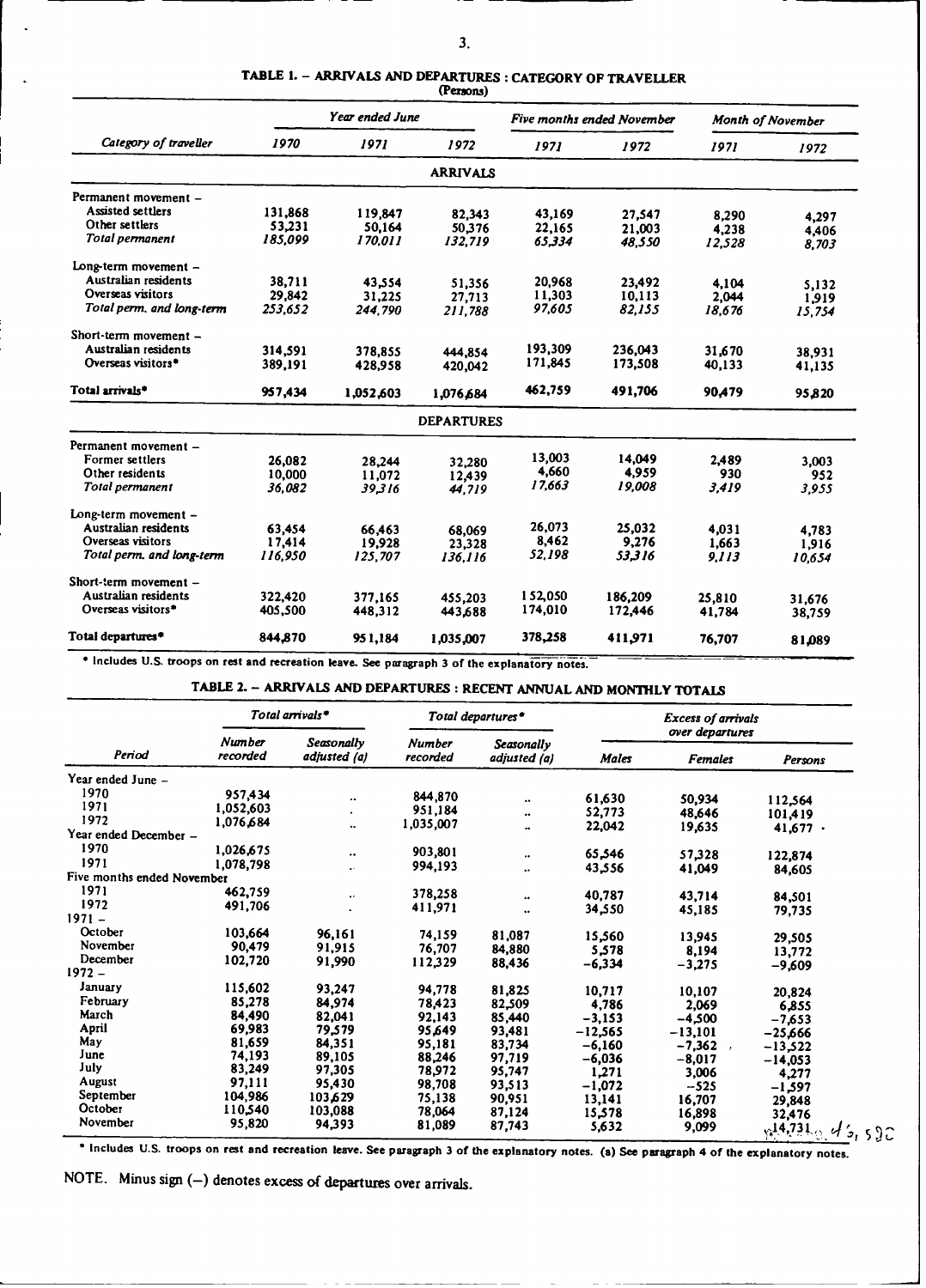# **TABLE 3.** - **PERMANENT MOVEMENT** : **MONTH OF ARRIVAL OR DEPARTURE (Persons)**

| (Persons) |
|-----------|
|-----------|

|                      |                  |                | Departures                 |                |                                              |                                                                   |  |
|----------------------|------------------|----------------|----------------------------|----------------|----------------------------------------------|-------------------------------------------------------------------|--|
|                      | <b>Arrivals</b>  | <b>Former</b>  | <b>Other</b><br>Australian |                | <b>Excess of arrivals</b><br>over departures |                                                                   |  |
| Month                | <b>Settlers</b>  | settlers       | residents                  | <b>Total</b>   | <b>Settlers</b>                              | <b>Total</b>                                                      |  |
| $1971 -$             |                  |                |                            |                |                                              |                                                                   |  |
| October<br>November  | 15,519<br>12,528 | 3.313<br>2,489 | 1,106<br>930               | 4,419<br>3,419 | 12,206<br>10,039                             | 11,100<br>9,109                                                   |  |
| December<br>$1972 -$ | 11,824           | 3,037          | 1,202                      | 4,239          | 8,787                                        | 7,585                                                             |  |
| January<br>February  | 7,923            | 2,603          | 1,321                      | 3,924          | 5,320                                        | 3,999                                                             |  |
| March                | 7,573<br>10,583  | 2,168<br>2,598 | 1,020<br>963               | 3,188<br>3,561 | 5,405<br>7,985                               | 4,385<br>7,022                                                    |  |
| April<br>May         | 8,517<br>10,598  | 2,589<br>3,406 | 1,031<br>1,183             | 3,620<br>4,589 | 5,928                                        | 4,897                                                             |  |
| June<br>July         | 10,367<br>9,762  | 2,876          | 1,059                      | 3,935          | 7,192<br>7,491                               | 6,009<br>6,432                                                    |  |
| <b>August</b>        | 9,269            | 2,916<br>2,970 | 1,013<br>1,088             | 3,929<br>4,058 | 6,846<br>6,299                               | 5,833<br>5,211                                                    |  |
| September<br>October | 9,872<br>10.944  | 2,287<br>2,873 | 934<br>972                 | 3,221<br>3,845 | 7,585                                        | 6,651                                                             |  |
| November             | 8,703            | 3,003          | 952                        | 3,955          | 8,071<br>5,700                               | 7,099<br>4,748<br>6 <sup>7</sup><br>$\frac{1}{2}$ , $\frac{1}{2}$ |  |
|                      | -----            |                |                            |                |                                              |                                                                   |  |

### TABLE 4. - LONG-TERM MOVEMENT : MONTH **OF** ARRIVAL OR DEPARTURE

**(Persons)**

|                                 | <b>Arrivals</b>                                           |                      |                         |                             | <b>Excess of arrivals</b>      |                      |  |
|---------------------------------|-----------------------------------------------------------|----------------------|-------------------------|-----------------------------|--------------------------------|----------------------|--|
| <b>Month</b>                    | Australian                                                |                      | <b>Departures</b>       |                             | over departures                |                      |  |
|                                 | residents<br>returning                                    | Overseas<br>visitors | Australian<br>residents | <b>Overseas</b><br>visitors | <b>Australian</b><br>residents | Overseas<br>visitors |  |
| $1971 -$                        |                                                           |                      |                         |                             |                                |                      |  |
| October<br>November<br>December | 4,768<br>4,104                                            | 2.390<br>2.044       | 5,919<br>4,031          | 1,809<br>1,663              | $-1,151$<br>73                 | 581<br>381           |  |
| $1972 -$                        | 7,364                                                     | 2,160                | 6,021                   | 2,570                       | 1,343                          | $-410$               |  |
| January<br>February             | 5,676<br>3,920                                            | 3,760<br>3.015       | 7.059<br>5,425          | 1,976<br>1,968              | $-1,383$<br>$-1.505$           | 1,784                |  |
| March<br>April                  | 3,631<br>2,995                                            | 2,202<br>1,581       | 5,704<br>5,443          | 2,094<br>1,922              | $-2,073$                       | 1,047<br>108         |  |
| May<br>June                     | 3,594<br>3,208                                            | 2,019<br>1,673       | 6,120<br>6,224          | 2,277<br>2,059              | $-2,448$<br>$-2,526$           | $-341$<br>$-258$     |  |
| July<br><b>August</b>           | 3,881<br>4,821                                            | 1,840<br>2.374       | 5,389<br>5,859          | 2,049                       | $-3,016$<br>$-1,508$           | $-386$<br>$-209$     |  |
| September<br>October            | 4,533<br>5,125                                            | 1,991                | 4,655                   | 2,052<br>1.546              | $-1,038$<br>$-122$             | 322<br>445           |  |
| November                        | 5,132                                                     | 1.989<br>1.919       | 4,346<br>4,783          | 1,713<br>1,916              | 779<br>349                     | 276<br>3             |  |
| NOTE.                           | Minus sign (-) denotes excess of departures over arrivals |                      |                         |                             | 2.96                           |                      |  |

# **TABLE 5.** - **SHORT-TERM MOVEMENT** : **MONTH OF ARRIVAL OR DEPARTURE**

**(Persons)**

|                     |                                            | <b>Arrivals</b>    |                                |                    | Departures                 |                                              |                                |                      |
|---------------------|--------------------------------------------|--------------------|--------------------------------|--------------------|----------------------------|----------------------------------------------|--------------------------------|----------------------|
|                     | <b>Overseas</b><br>visitors*<br>Australian |                    | <b>Australian</b><br>residents |                    |                            | <b>Excess of arrivals</b><br>over departures |                                |                      |
| Month               | residents<br>returning                     | Number<br>recorded | Seasonally<br>adjusted (a)     | Number<br>recorded | Seasonally<br>adjusted (a) | Overseas<br>visitors*                        | <b>Australian</b><br>residents | Overseas<br>visitors |
| $1971 -$            |                                            |                    |                                |                    |                            |                                              |                                |                      |
| October<br>November | 42,821<br>31,670                           | 38,166<br>40,133   | 35,829<br>36,498               | 27,635<br>25,810   | 35,178<br>35,130           | 34,377<br>41,784                             | 15,186<br>5,860                | 3,789<br>$-1,651$    |
| December<br>1972 –  | 29,089                                     | 52,283             | 37,337                         | 61,580             | 37,611                     | 37,919                                       | $-32,491$                      | 14,364               |
| January<br>February | 61,820<br>32,717                           | 36.423<br>38.053   | 35,304<br>34,318               | 30,031<br>26,108   | 33,701<br>32,791           | 51,788<br>41,734                             | 31,789                         | $-15,365$            |
| March<br>April      | $\sqrt{29.262}$<br>28,214                  | 38,812<br>28.676   | 36,138                         | 41,038             | 37,749                     | 39,746                                       | 6.609<br>$-11,776$             | -3.681<br>$-934$     |
| May<br>June         | 35,306                                     | 30.142             | 32,033<br>32,184               | 48,667<br>47,115   | 45,740<br>36,758           | 35,997<br>35,080                             | $-20,453$<br>$-11.809$         | $-7,321$<br>-4938    |
| July                | 35,137<br>39,032                           | 23,808<br>28,734   | 32,768<br>36,157               | 48,614<br>40,031   | 44,237<br>44,954           | 27,414<br>27,574                             | $-13,477$<br>-999              | $-3,606$<br>1,160    |
| August<br>September | 46,726<br>58,839                           | 33,921<br>29,751   | 33,948<br>34,738               | 52,571<br>32,177   | 48,173<br>46,007           | 34,168<br>33,539                             | $-5.845$<br>26,662             | $-247$<br>$-3,788$   |
| October<br>November | 52,515<br>38,931                           | 39,967<br>41,135   | 37.362<br>37,020               | 29,754<br>31,676   | 37,920<br>42,108           | 38,406<br>38,759                             | 22,761<br>7,255                | 1,561<br>2.376       |

\* Includes U.S. troops on rest and recreation leave. See paragraph 3 of the explanatory notes. (a) See paragraph 4 of the explanatory notes.

**NOTE. Minus** sign **(-) denotes excess of devartures over arrivals.**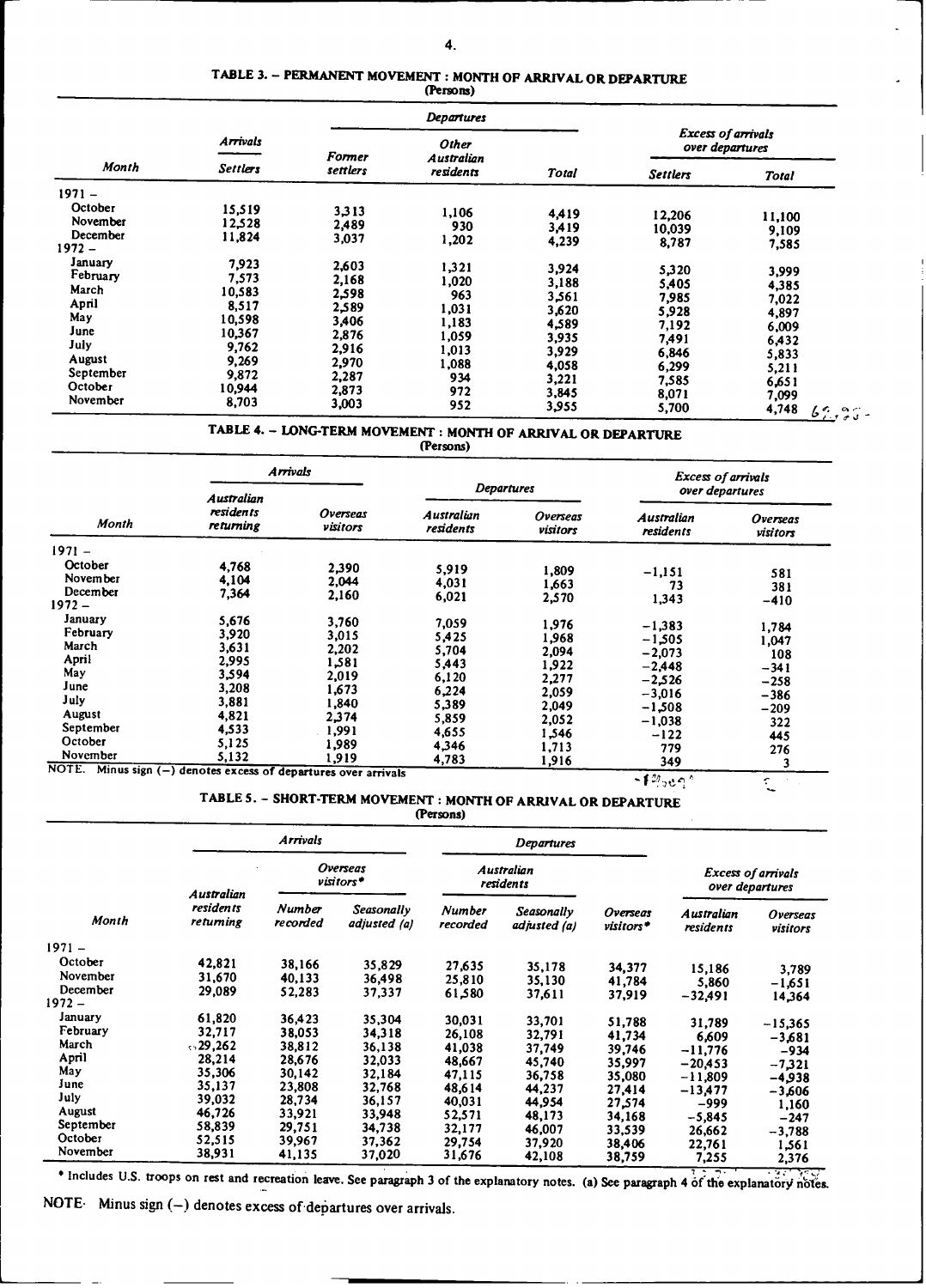#### **TABLE 6.** - **SETTLERS** ARRIVING : **NATIONALITY AND OCCUPATION (Persons)**

|                                                                    |                  | Year ended June  |                  |                | Five months<br>ended November |                | <b>Month of November</b> |  |
|--------------------------------------------------------------------|------------------|------------------|------------------|----------------|-------------------------------|----------------|--------------------------|--|
|                                                                    | 1970             | 1971             | 1972             | 1971           | 1972                          | 1971           | 1972                     |  |
| $Sex -$                                                            |                  |                  |                  |                |                               |                |                          |  |
| Males                                                              | 99,716           | 89,697           | 68,761           | 34,136         | 24,969                        |                |                          |  |
| Females                                                            | 85,383           | 80,314           | 63,958           | 31,198         | 23,581                        | 6,574<br>5,954 | 4,423<br>4,280           |  |
| Nationality -                                                      |                  |                  |                  |                |                               |                |                          |  |
| British : Country of citizenship -<br>Bangladesh, India, Pakistan, |                  |                  |                  |                |                               |                |                          |  |
| Sri Lanka (Ceylon)                                                 | 4,129            | 4,030            | 3,761            | 1,504          | 1,397                         | 214            | 222                      |  |
| New Zealand                                                        | 5,267            | 4,767            | 3.761            | 1,575          | 1,239                         | 274            | 232                      |  |
| United Kingdom and Colonies                                        | 73,422           | 62,606           | 54,213           | 25,064         | 21,436                        | 5.525          | 3.767                    |  |
| Other<br>Citizenship not stated                                    | 9,124            | 11,225           | 11,767           | 5,604          | 4,852                         | 990            | 1.196                    |  |
| Total British                                                      | 5,941            | 4,611            | 3,381            | 1,620          | 1,155                         | 390            | 193                      |  |
|                                                                    | 97,883           | 87,239           | 76,883           | 35,367         | 30,079                        | 7.393          | 5,610                    |  |
| American (U.S.)                                                    | 3,591            | 5,447            | 6,564            | 3,546          | 2.243                         | 528            | 285                      |  |
| Dutch                                                              | 2,997            | 2,358            | 1,698            | 1,008          | 569                           | 189            | 49                       |  |
| German                                                             | 3,729            | 3,280            | 2,136            | 1,098          | 883                           | 112            | 70                       |  |
| Greek                                                              | 10,952           | 9,991            | 5,711            | 3,131          | 1,880                         | 790            | 240                      |  |
| Italian                                                            | 10,598           | 7,826            | 6,000            | 2,972          | 1.719                         | 544            | 226                      |  |
| Lebanese<br>Turkish                                                | 4,006            | 3,930            | 2,960            | 1,419          | 1,054                         | 263            | 209                      |  |
| Yugoslav                                                           | 3,785            | 3,775            | 2,456            | 1,768          | 897                           | 206            | 238                      |  |
| Other                                                              | 26,209<br>21,349 | 24,938<br>21,227 | 10,749<br>17,562 | 6,059<br>8,966 | 3,445<br>5,781                | 916<br>1.587   | 655<br>1,121             |  |
| Occupation $-$                                                     |                  |                  |                  |                |                               |                |                          |  |
| Professional, technical and                                        |                  |                  |                  |                |                               |                |                          |  |
| related workers -                                                  |                  |                  |                  |                |                               |                |                          |  |
| Professional engineers                                             | 1,292            | 1,288            | 1.102            | 540            | 365                           | 119            | 70                       |  |
| <b>Scientists</b>                                                  | 583              | 663              | 456              | 210            | 136                           | 41             | 35                       |  |
| Medical practitioners                                              | 290              | 350              | 408              | 150            | 157                           | 29             | 33                       |  |
| Teachers (incl. university,                                        |                  |                  |                  |                |                               |                |                          |  |
| school, pre-school)<br>Other professional, technical and           | 1,873            | 2,357            | 2,914            | 1,383          | 1,471                         | 178            | 149                      |  |
| related workers                                                    | 5,982            |                  |                  |                |                               |                |                          |  |
| Total professional, etc.                                           | 10.020           | 5.991<br>10.649  | 5,140<br>10,020  | 2,463<br>4.746 | 2.047<br>4.176                | 545<br>912     | 372<br>659               |  |
| Administrative, executive and                                      |                  |                  |                  |                |                               |                |                          |  |
| managerial workers                                                 | 3,568            | 3,262            | 2,811            | 1,346          | 1,058                         |                |                          |  |
| Clerical and sales workers                                         | 12,748           | 11,363           | 9,742            | 4,632          | 4,005                         | 307<br>979     | 209<br>739               |  |
| Farmers, fishermen, hunters,                                       |                  |                  |                  |                |                               |                |                          |  |
| timber getters and related                                         |                  |                  |                  |                |                               |                |                          |  |
| workers                                                            | 2,006            | 1,562            | 972              | 498            | 325                           | 117            | 92                       |  |
| Miners, quarrymen and related                                      |                  |                  |                  |                |                               |                |                          |  |
| workers<br>Workers in transport and                                | 311              | 253              | 152              | 75             | 49                            | 15             | 10                       |  |
| communication                                                      |                  |                  |                  |                |                               |                |                          |  |
| Craftsmen and production-process                                   | 4,137            | 3,373            | 2,661            | 1,305          | 968                           | 282            | 180                      |  |
| workers -                                                          |                  |                  |                  |                |                               |                |                          |  |
| Engineering                                                        | 9,165            | 7,936            | 6,440            | 2,964          | 2.644                         | 560            |                          |  |
| Building and construction                                          | 4,371            | 3,699            | 2,514            | 1,300          | 843                           | 247            | 456<br>155               |  |
| Other                                                              | 28,305           | 23,604           | 15,341           | 7,938          | 5,628                         | 1,486          | 966                      |  |
| Total craftsmen etc.                                               | 41,841           | 35,239           | 24,295           | 12,202         | 9,115                         | 2,293          | 1,577                    |  |
| Service, sport and recreation                                      |                  |                  |                  |                |                               |                |                          |  |
| workers                                                            | 7,130            | 6,600            | 5,451            | 2,474          | 1,981                         | 482            | 428                      |  |
| Occupation inadequately described                                  |                  |                  |                  |                |                               |                |                          |  |
| or not stated                                                      | 4,119            | 4,843            | 3,953            | 1,863          | 1,072                         | 335            | 199                      |  |
| Total in the labour force                                          |                  |                  |                  |                |                               |                |                          |  |
| Males                                                              | 65,269           | 57,758           | 43,749           | 21,585         | 15,923                        | 4,179          | 2,784                    |  |
| Females                                                            | 20,611           | 19,386           | 16,308           | 7,556          | 6,826                         | 1,543          | 1,309                    |  |
| Persons                                                            | 85,880           | 77,144           | 60,057           | 29,141         | 22,749                        | 5,722          | 4,093                    |  |
| Total not in the labour force                                      |                  |                  |                  |                |                               |                |                          |  |
| Males                                                              | 34,447           | 31,939           | 25,012           | 12,551         | 9.046                         | 2,395          | 1,639                    |  |
| Females                                                            | 64,772           | 60,928           | 47,650           | 23,642         | 16,755                        | 4,411          | 2,971                    |  |
| Persons                                                            | 99,219           | 92,867           | 72,662           | 36,193         | 25,801                        | 6,806          | 4,610                    |  |
| Totai, settlers arriving                                           | 185,099          | 170,110          | 132,719          | 65.334         | 48.550                        | 12,528         | 8,703                    |  |
|                                                                    |                  |                  |                  |                |                               |                |                          |  |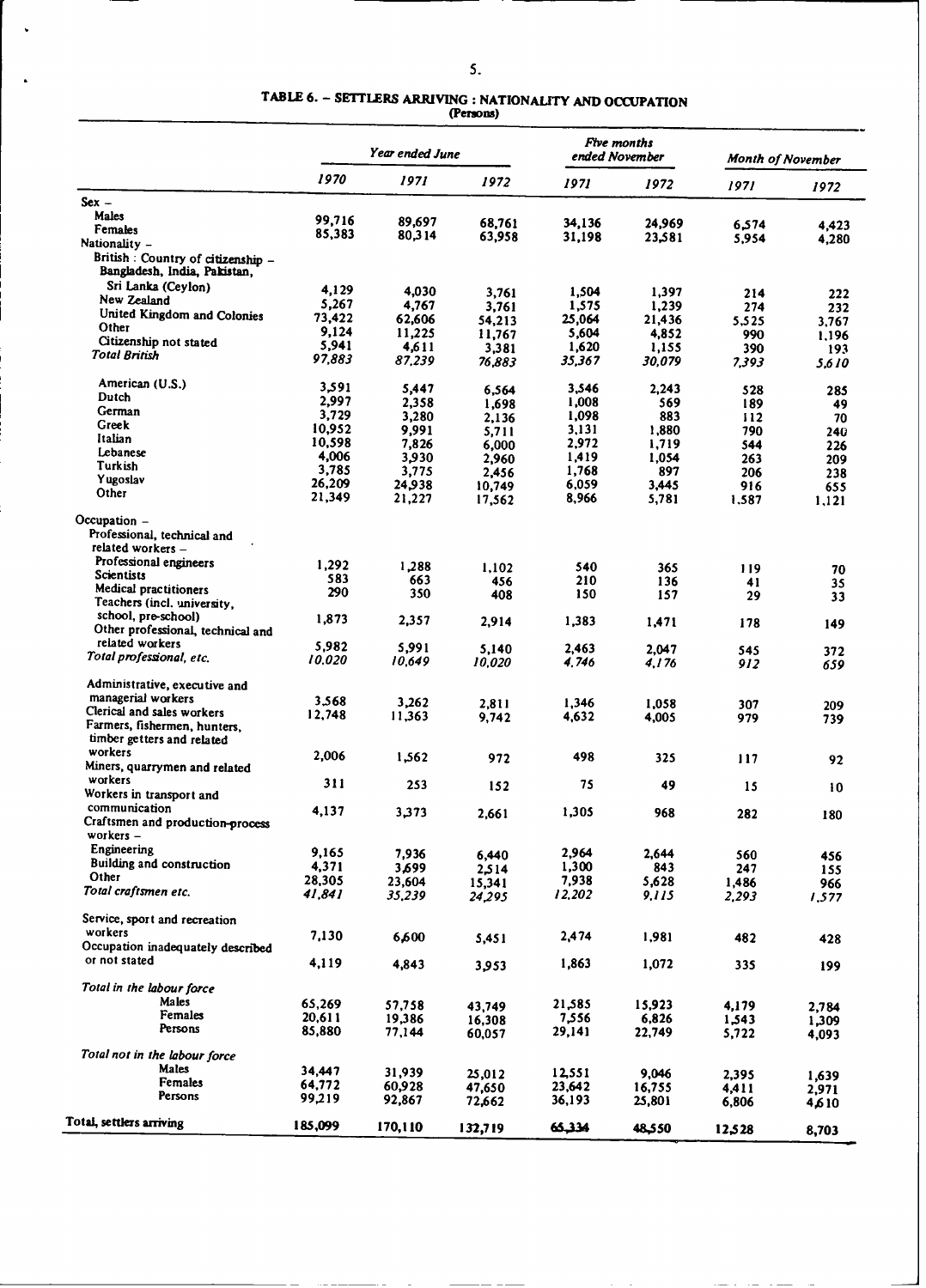$\ddot{\phantom{0}}$ 

 $\ddot{\phantom{0}}$ 

 $\overline{1}$ 

# **TABLE 7.** - **AUSTRALIAN RESIDENTS DEPARTING PERMANENTLY : COUNTRY OF BIRTH AND OCCUPATION (Persons)**

|                                                     |                 | Year ended June |                  |                | Five months<br>ended November |              | <b>Month of November</b> |
|-----------------------------------------------------|-----------------|-----------------|------------------|----------------|-------------------------------|--------------|--------------------------|
|                                                     | 1970            | 1971            | 1972             | 1971           | 1972                          | 1971         | 1972                     |
| $Sex -$                                             |                 |                 |                  |                |                               |              |                          |
| Males                                               | 18,609          | 20,265          | 23,225           | 9,109          | 9.862                         | 1,764        | 2,038                    |
| Females                                             | 17,473          | 19,051          | 21,494           | 8,554          | 9,146                         | 1,655        | 1,917                    |
| Country of birth -                                  |                 |                 |                  |                |                               |              |                          |
| Africa                                              | 365             | 388             | 482              | 164            | 226                           | 34           | 53                       |
| America -<br>U.S. America                           |                 |                 |                  |                |                               |              |                          |
| Other                                               | 1,076           | 1,061           | 1,313            | 387            | 818                           | 90           | 175                      |
| Asia                                                | 456             | 521             | 682              | 222            | 406                           | 45           | 99                       |
| Europe $-$                                          | 709             | 924             | 934              | 323            | 339                           | 70           | 62                       |
| Germany                                             | 1,040           |                 |                  |                |                               |              |                          |
| Greece                                              | 537             | 1,109<br>528    | 1,293            | 468            | 50 I                          | 81           | 91                       |
| <b>Italy</b>                                        | 802             | 906             | 423<br>978       | 170            | 201                           | 28           | 29                       |
| Malta                                               | 483             | 474             | 387              | 331<br>154     | 413                           | 32           | 112                      |
| <b>Netherlands</b>                                  | 950             | 1,138           | 1,272            | 542            | 135<br>399                    | 15<br>69     | 17                       |
| U.K. and Ireland                                    | 16,238          | 16,948          | 19,244           | 8,374          | 8,496                         | 1,593        | 60<br>1,850              |
| Yugoslavia                                          | 539             | 589             | 797              | 262            | 309                           | 41           | 44                       |
| Other                                               | 1,892           | 2,338           | 2,997            | 1,085          | 1,230                         | 217          | 275                      |
| Oceania –                                           |                 |                 |                  |                |                               |              |                          |
| Australia                                           | 8,828           | 9,825           | 10,982           | 4,153          | 4,416                         | 830          | 834                      |
| New Zealand                                         | 1,992           | 2,372           | 2,727            | 966            | 1,054                         | 254          | 243                      |
| Other                                               | 77              | 130             | 134              | 43             | 48                            | 16           | 9                        |
| At sea and not stated                               | 98              | 65              | 74               | 19             | 17                            | 4            | $\overline{2}$           |
| Occupation -<br>Professional, technical and related |                 |                 |                  |                |                               |              |                          |
| workers $-$                                         |                 |                 |                  |                |                               |              |                          |
| Professional engineers                              | 245             |                 |                  | 98             | 134                           | 19           |                          |
| <b>Scientists</b>                                   | 214             | 308<br>236      | 286<br>256       | 86             | 104                           | 17           | 25<br>16                 |
| Medical practitioners                               | 86              | 130             | 133              | 47             | 42                            | 11           | 10                       |
| Teachers (incl. university, school,                 |                 |                 |                  |                |                               |              |                          |
| pre-school)                                         | 693             | 717             | 741              | 214            | 301                           | 34           | 55                       |
| Other professional, technical and                   |                 |                 |                  |                |                               |              |                          |
| related workers                                     | 1,966           | 2.215           | 2,529            | 917            | 1,028                         | 177          | 210                      |
| Total professional etc.                             | 3,204           | 3,606           | 3.945            | 1,362          | 1,609                         | 258          | 316                      |
| Administrative, executive and                       |                 |                 |                  |                |                               |              |                          |
| managerial workers                                  | 1,050           | 1,161           | 1.397            | 502            | 561                           | 129          | 122                      |
| Clerical and sales workers                          | 3,723           | 4,192           | 4,681            | 1,856          | 2,041                         | 396          | 461                      |
| Farmers, fishermen, hunters, timber                 |                 |                 |                  |                |                               |              |                          |
| getters and related workers                         | 299             | 327             | 334              | 136            | 122                           | 27           | 27                       |
| Miners, quarrymen and related workers               | 133             | 124             | 128              | 56             | 50                            | 8            | 11                       |
| Workers in transport and communication              | 797             | 845             | 986              | 394            | 411                           | 66           | 93                       |
| Craftsmen and production-process<br>workers $-$     |                 |                 |                  |                |                               |              |                          |
| Engineering                                         |                 |                 |                  |                |                               |              |                          |
| Building and construction                           | 2,020           | 2,204           | 2,377            | 934            | 1,050                         | 176          | 207                      |
| Other                                               | 653             | 704             | 840              | 342            | 376                           | 61           | 82                       |
| Total craftsmen, etc.                               | 3,904           | 4,088           | 4,624            | 1,918          | 1,929                         | 347          | 420                      |
|                                                     | 6,577           | 6,996           | 7,841            | 3,194          | 3,355                         | 584          | 709                      |
| Service, sport and recreation workers               | 1,004           | 1,108           | 1,280            | 484            | 576                           |              |                          |
| Occupation inadequately described or not            |                 |                 |                  |                |                               | 87           | 128                      |
| stated                                              | 412             | 517             | 641              | 246            | 225                           | 54           | 41                       |
|                                                     |                 |                 |                  |                |                               |              |                          |
| Total in labour force<br>Males                      |                 |                 |                  |                |                               |              |                          |
| Females                                             | 12,153          | 13,316          | 14,938           | 5,785          | 6,278                         | 1,124        | 1,300                    |
| Persons                                             | 5,046<br>17,199 | 5,560<br>18,876 | 6,295<br>21,233  | 2,445<br>8,230 | 2,672<br>8,950                | 485<br>1,609 | 608<br>1,908             |
| Total not in labour force                           |                 |                 |                  |                |                               |              |                          |
| Males                                               | 6,456           |                 |                  | 3,324          | 3,584                         | 640          |                          |
| Females                                             | 12,427          | 6,949<br>13,491 | 8,287            | 6,109          | 6,474                         | 1,170        | 738<br>1,309             |
| Persons                                             | 18,883          | 20,440          | 15,199<br>23,486 | 9,433          | 10,058                        | 1,810        | 2,047                    |
|                                                     |                 |                 |                  |                |                               |              |                          |
| Total, Australian residents                         |                 |                 |                  |                |                               |              |                          |
| departing permanently (a)                           | 36,082          | 39,316          | 44,719           | 17,663         | 19,008                        | 3,419        | 3,955                    |

**(a) Includes former settlers.**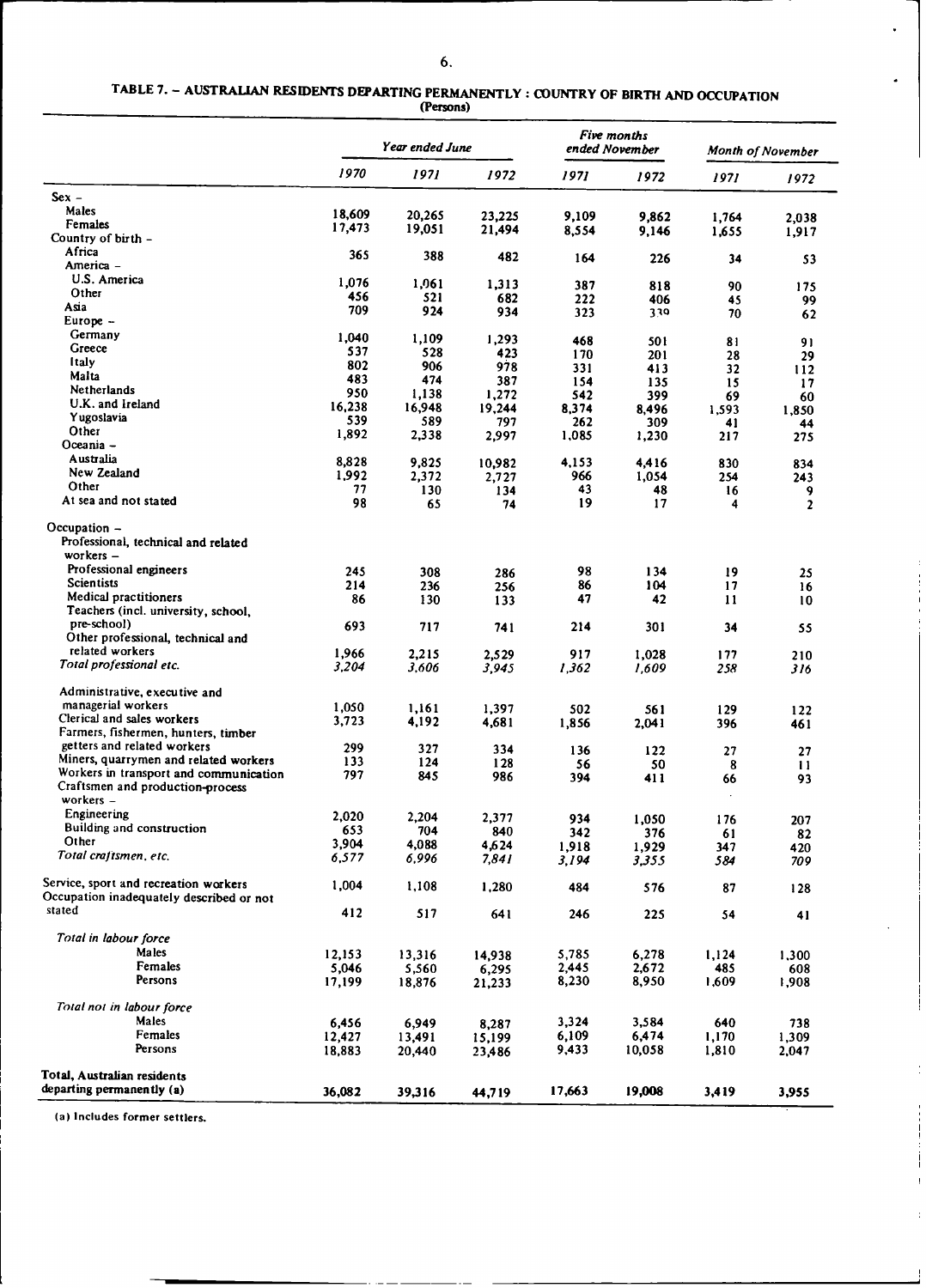|                              |         | Year ended June |         | Five months<br>ended November |         | Month of November |                 |
|------------------------------|---------|-----------------|---------|-------------------------------|---------|-------------------|-----------------|
|                              | 1970    | 1971            | 1972    | 1971                          | 1972    | 1971              | 1972            |
| $Sex -$                      |         |                 |         |                               |         |                   |                 |
| Males*                       | 262,246 | 275,876         | 249,405 |                               |         |                   |                 |
| Females*                     | 126,945 | 153,082         | 170,637 | 106,753                       | 98,335  | 23,717            | 22,512          |
|                              |         |                 |         | 65,092                        | 75,173  | 16,416            | 18,623          |
| Mode of transport $-$        |         |                 |         |                               |         |                   |                 |
| Sea                          | 17,317  | 17.268          | 18.089  | 5,702                         | 6.454   | 1,812             |                 |
| Air*                         | 371,874 | 411,690         | 401,953 | 166,143                       | 167,054 | 38,321            | 2.267<br>38,868 |
| Intended length of stay $-$  |         |                 |         |                               |         |                   |                 |
| Under 1 week*                |         |                 |         |                               |         |                   |                 |
|                              | 152,445 | 152,628         | 122,760 | 57,968                        | 48,343  | 13,367            | 10.617          |
| 1 week and under 2 weeks     | 50,862  | 66,443          | 69,780  | 30,485                        | 32.715  | 7.333             | 7,542           |
| 2 weeks and under 1 month    | 67,332  | 76,296          | 81,357  | 30,349                        | 33,378  | 5,862             | 6.081           |
| 1 month and under 6 months   | 80,252  | 90,499          | 102,983 | 38,012                        | 41,206  | 10,217            | 11,826          |
| 6 months and under 12 months | 15,738  | 16,275          | 16,074  | 4.343                         | 7,263   | 1,115             | 2.508           |
| Indefinite, not stated, etc. | 22,562  | 26,817          | 27,088  | 10,688                        | 10,603  | 2,239             | 2,561           |
| Stated purpose of journey -  |         |                 |         |                               |         |                   |                 |
| In transit                   | 49,193  | 61,510          | 72,370  |                               |         |                   |                 |
| <b>Business</b>              | 58,849  | 64,151          |         | 27,453                        | 33,362  | 6.161             | 7.104           |
| Holiday*                     | 250,464 | 267,521         | 68,268  | 30,267                        | 30,952  | 6.543             | 6,506           |
| Education                    | 10,907  | 12,069          | 245,852 | 101,238                       | 95,527  | 25,063            | 25,442          |
| Other and not stated         | 19,778  |                 | 12,446  | 3,735                         | 4,401   | 406               | 380             |
|                              |         | 23,707          | 21,106  | 9,152                         | 9,266   | 1,960             | 1,703           |
| Country of residence –       |         |                 |         |                               |         |                   |                 |
| Africa                       | 6,879   | 8,229           | 8,620   | 3,388                         | 3.569   |                   |                 |
| America –                    |         |                 |         |                               |         | 687               | 833             |
| Canada                       | 8,858   | 11,210          | 13,245  | 4.606                         |         |                   |                 |
| U.S. America                 | 55.135  | 78,107          | 79.624  |                               | 5,914   | 1,258             | 1,563           |
| Other                        | 2,098   | 3,057           | 3,416   | 34,949                        | 32,959  | 9,263             | 7.887           |
| Asia –                       |         |                 |         | 1,648                         | 1,593   | 376               | 297             |
| Hong Kong                    | 5.115   | 6.509           | 6.996   |                               |         |                   |                 |
| Malaysia and Singapore       | 10,319  | 11,775          | 12,727  | 2,734                         | 3.326   | 604               | 713             |
| Japan                        | 10,152  | 15,125          |         | 4,373                         | 4.916   | 1,253             | 1.524           |
| Other*                       | 99,327  | 79,235          | 14,435  | 5,832                         | 6,639   | 1.441             | 1,387           |
| Europe -                     |         |                 | 37,898  | 23,303                        | 8,288   | 4,379             | 1,575           |
| U.K. and Ireland             | 36,520  | 40,898          | 50,038  | 18,318                        |         |                   |                 |
| Germany                      | 4,769   | 6,073           | 7,194   | 3,242                         | 23,686  | 5,742             | 7,773           |
| Netherlands                  | 4,096   | 5,032           | 6,197   | 2,075                         | 3,727   | 1,168             | 1,321           |
| Other                        | 13,480  | 17,718          | 19,993  |                               | 3.369   | 586               | 1,215           |
| Oceania -                    |         |                 |         | 8,338                         | 10,058  | 2,169             | 2,579           |
| Fiii                         | 4,180   | 4.822           | 5.570   | 1.943                         |         |                   |                 |
| New Zealand                  | 90.694  | 96,276          |         |                               | 1,961   | 534               | 441             |
| Papua and New Guinea         | 27,349  | 31.679          | 103,663 | 40,258                        | 46,295  | 6,515             | 7,726           |
| Other                        | 10,220  | 13,213          | 35,832  | 12,249                        | 12,099  | 3.111             | 3,120           |
|                              |         |                 | 14,594  | 4,589                         | 5,109   | 1.047             | 1,181           |
| Total, visitors arriving,    |         |                 |         |                               |         |                   |                 |
| short-term*                  | 389,191 | 428,958         | 420.042 | 171,845                       | 173,508 | 40,133            | 41,135          |

# **TABLE 8.** - **VISITORS ARRIVING** - **SHORT-TERM MOVEMENT : SEX, MODE OF TRANSPORT, INTENDED LENGTH OF STAY, STATED PURPOSE OF JOURNEY AND COUNTRY OF RESIDENCE**

**\*** Includes **U.S. troops on rest and recreation leave. See paragraph 3 of the explanatory notes.**